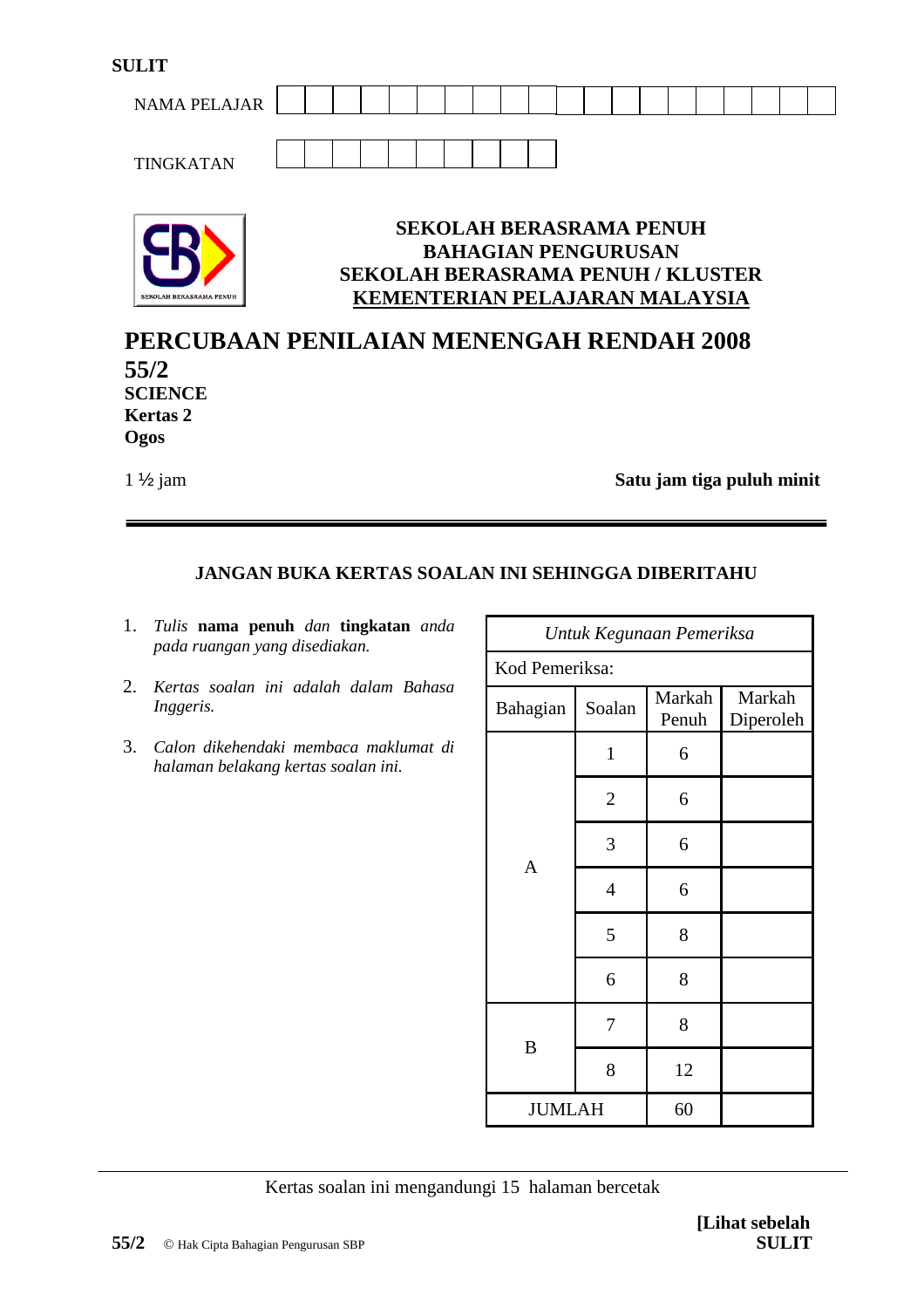## **Section A**

# [40 *marks*]

# Answer **all** questions.

**1** Diagram 1 shows the arrangement of particles in substances L, M and N.



(*a*) (i) On Diagram 1, label the substances L, M and N using the following words.

| <b>Mixture</b> | Compound | <b>Element</b> |
|----------------|----------|----------------|
|                |          | [3 marks]      |

(ii) Draw lines to match each substance with the correct example.



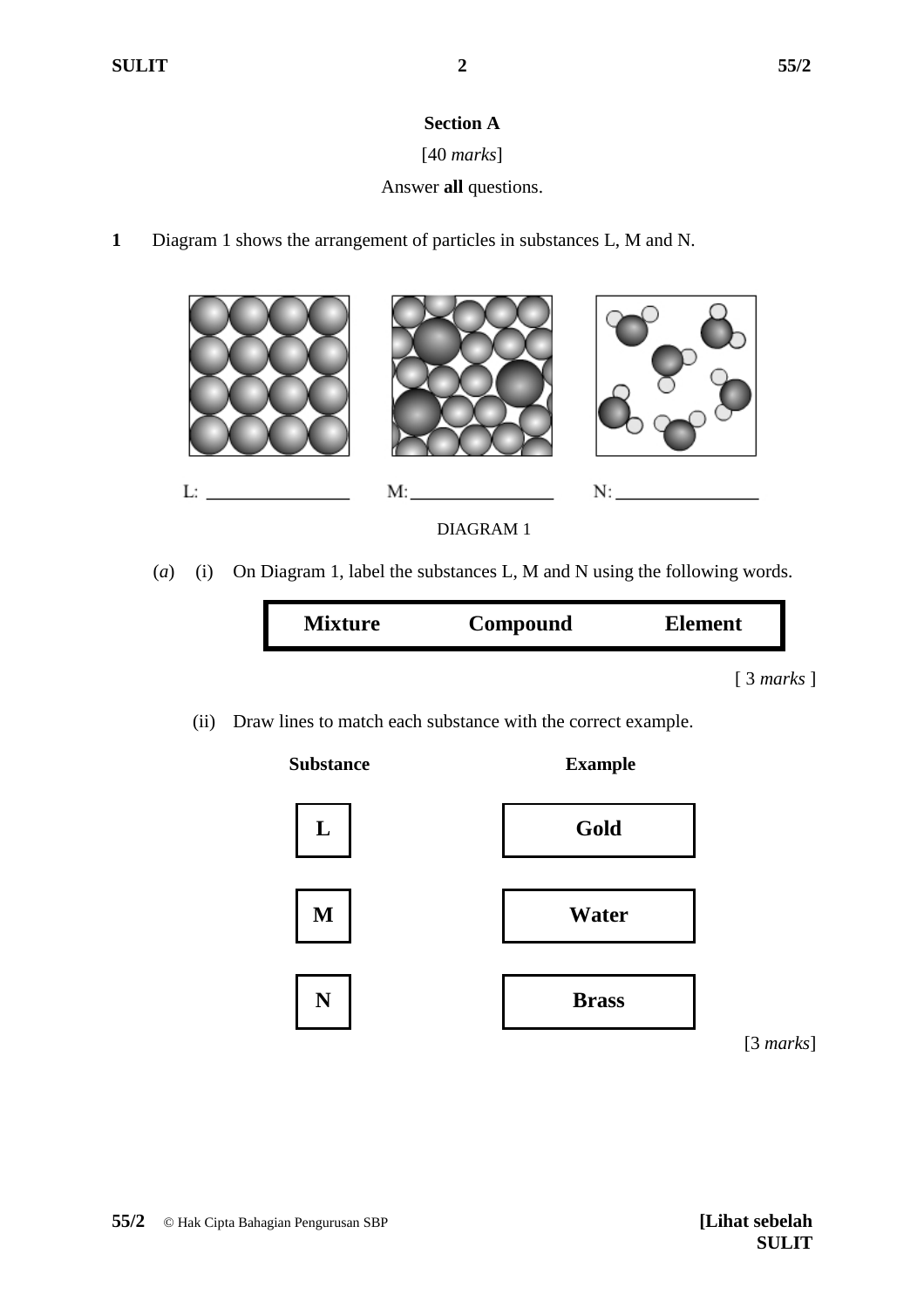**2** Diagram 2 shows the apparatus set-up to study the use of gas during respiration.

![](_page_2_Figure_4.jpeg)

#### DIAGRAM 2

| $\left(a\right)$ | (i)  | What can be observed happening to the indicator at the end of this experiment?              |  |
|------------------|------|---------------------------------------------------------------------------------------------|--|
|                  |      | [1 mark]                                                                                    |  |
|                  | (ii) | Explain your answer in $(a)(i)$ .                                                           |  |
|                  |      |                                                                                             |  |
|                  |      | [1 mark]                                                                                    |  |
| (b)              |      | Why is the cotton wool soaked in sodium hydroxide solution?                                 |  |
|                  |      | [1 mark]                                                                                    |  |
| (c)              |      | What happens to the drop of indicator if we replace the cockroach with<br>germinating seed? |  |
|                  |      | [1 mark]                                                                                    |  |
| (d)              |      | Suggest how the gas released in this experiment can be tested?                              |  |
|                  |      |                                                                                             |  |
|                  |      | $[2 \text{ marks}]$                                                                         |  |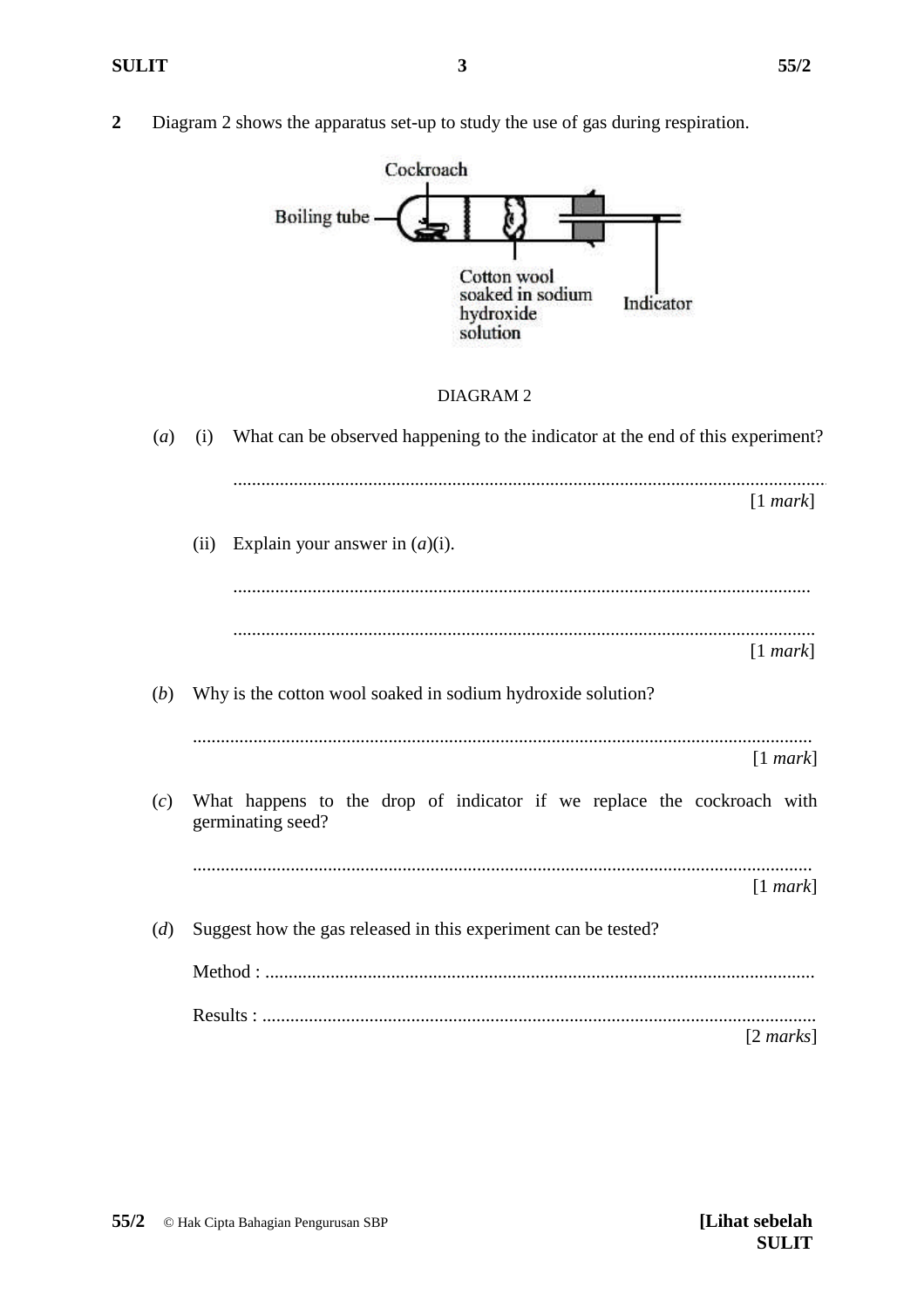- 
- **3** Diagram 3 shows the apparatus set-up to detect the presence of class of food.

![](_page_3_Picture_4.jpeg)

#### DIAGRAM 3

| $\left(a\right)$ | (i)  | State the class of food that is tested in the above experiment.                                             |
|------------------|------|-------------------------------------------------------------------------------------------------------------|
|                  |      | [1 mark]                                                                                                    |
|                  | (ii) | Give an example of food for $(a)(i)$ .                                                                      |
|                  |      | [1 mark]                                                                                                    |
| (b)              |      | What can be observed happening to the mixture at the end of the experiment?                                 |
|                  |      | [1 mark]                                                                                                    |
| (c)              |      | State one deficiency disease if a person consumes insufficient amount of the class<br>of food in $(a)(i)$ . |
|                  |      | [1 mark]                                                                                                    |
| (d)              | (i)  | At which part of the human digestive system will this class of food start to be<br>digested?                |
|                  |      | [1 mark]                                                                                                    |
|                  | (ii) | Name the end product of digestion for this class of food.                                                   |
|                  |      | [1 mark]                                                                                                    |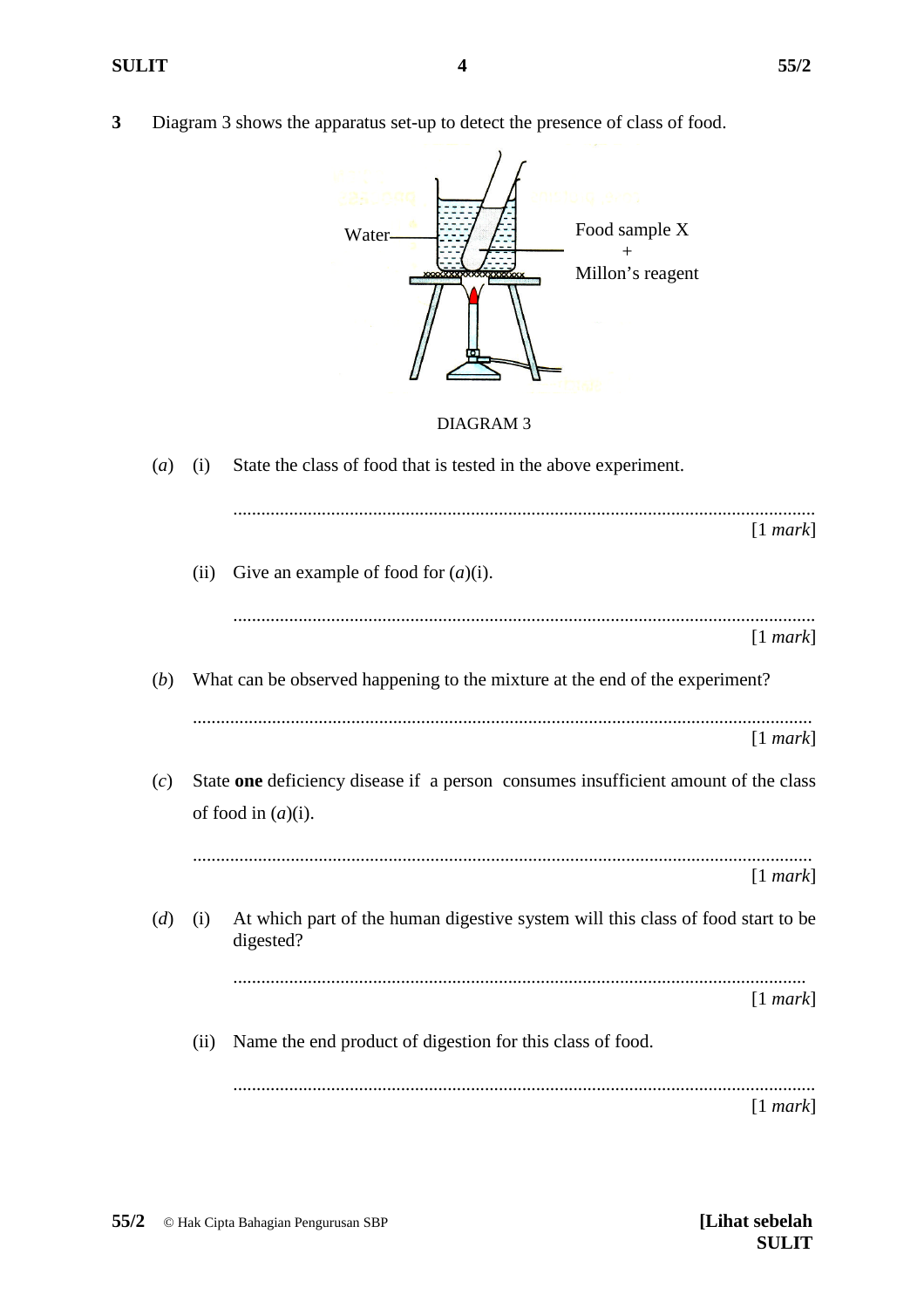**4** Diagram 4 shows the skeletal system of a blue whale.

![](_page_4_Figure_4.jpeg)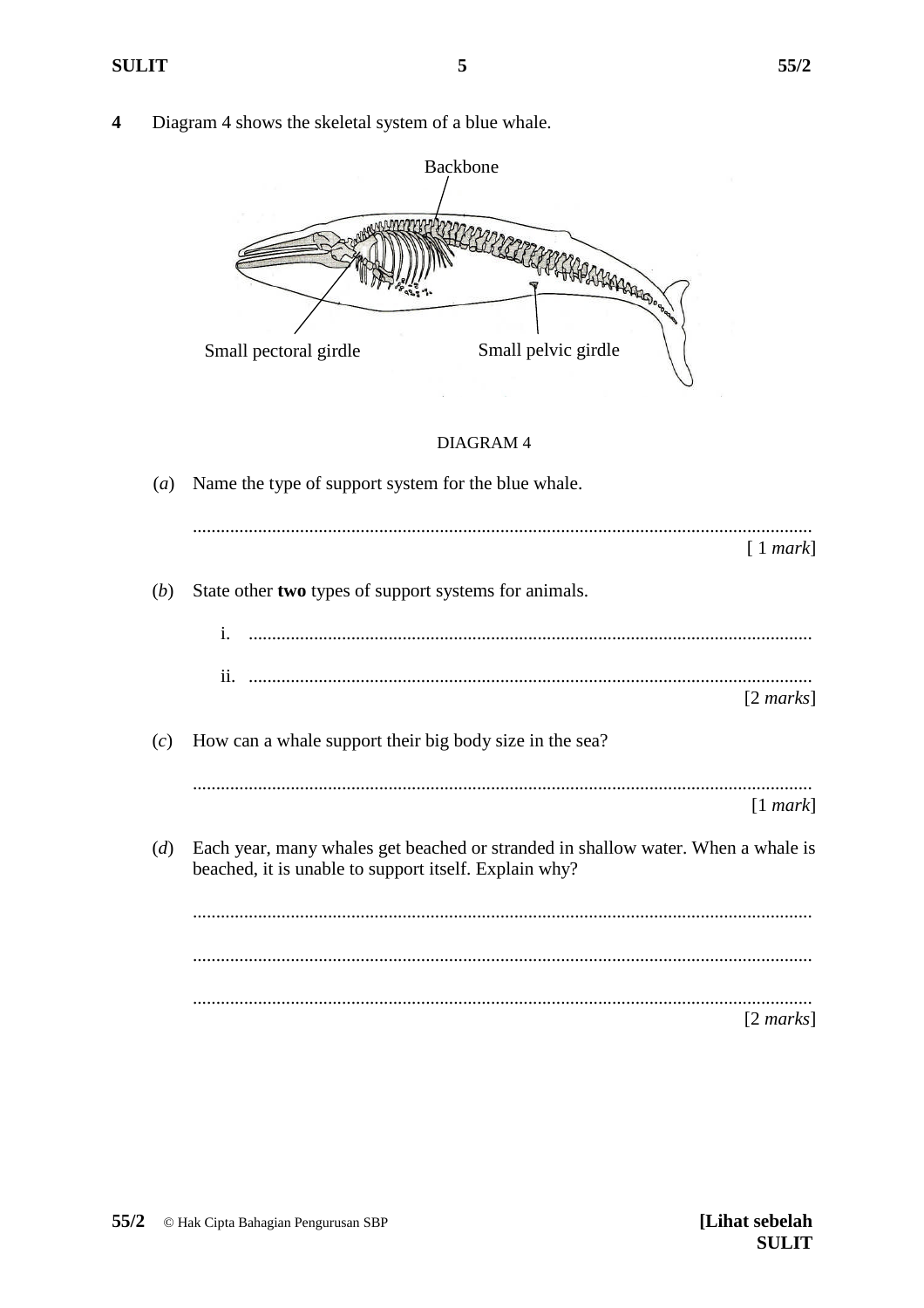5 Diagram 5.1 shows the surface of leaf observed under a microscope during a hot day and a cool humid day.

![](_page_5_Figure_3.jpeg)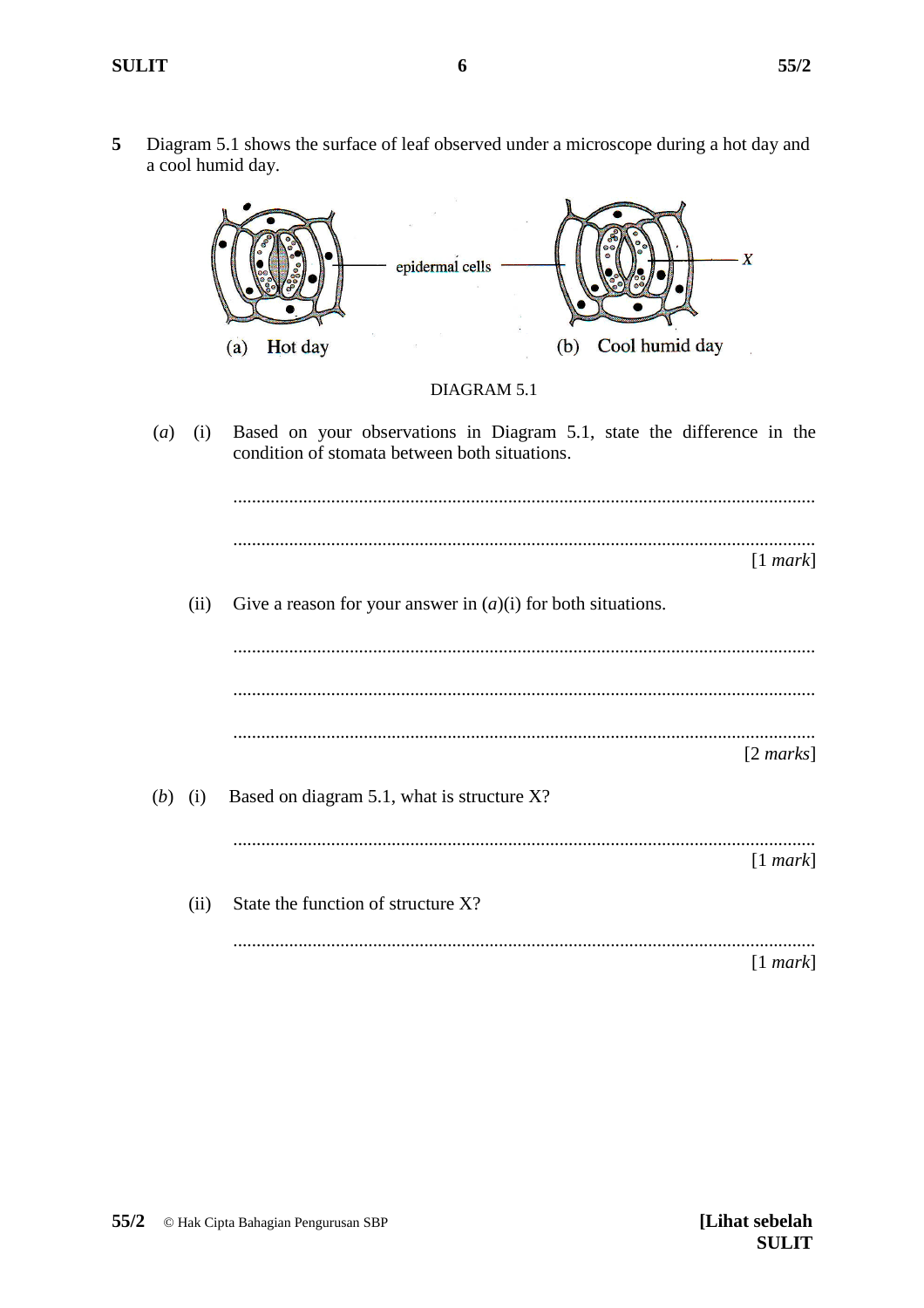(*d*) Diagram 5.2 shows a process that occurs in plants during a hot day.

![](_page_6_Picture_3.jpeg)

[1 *mark*]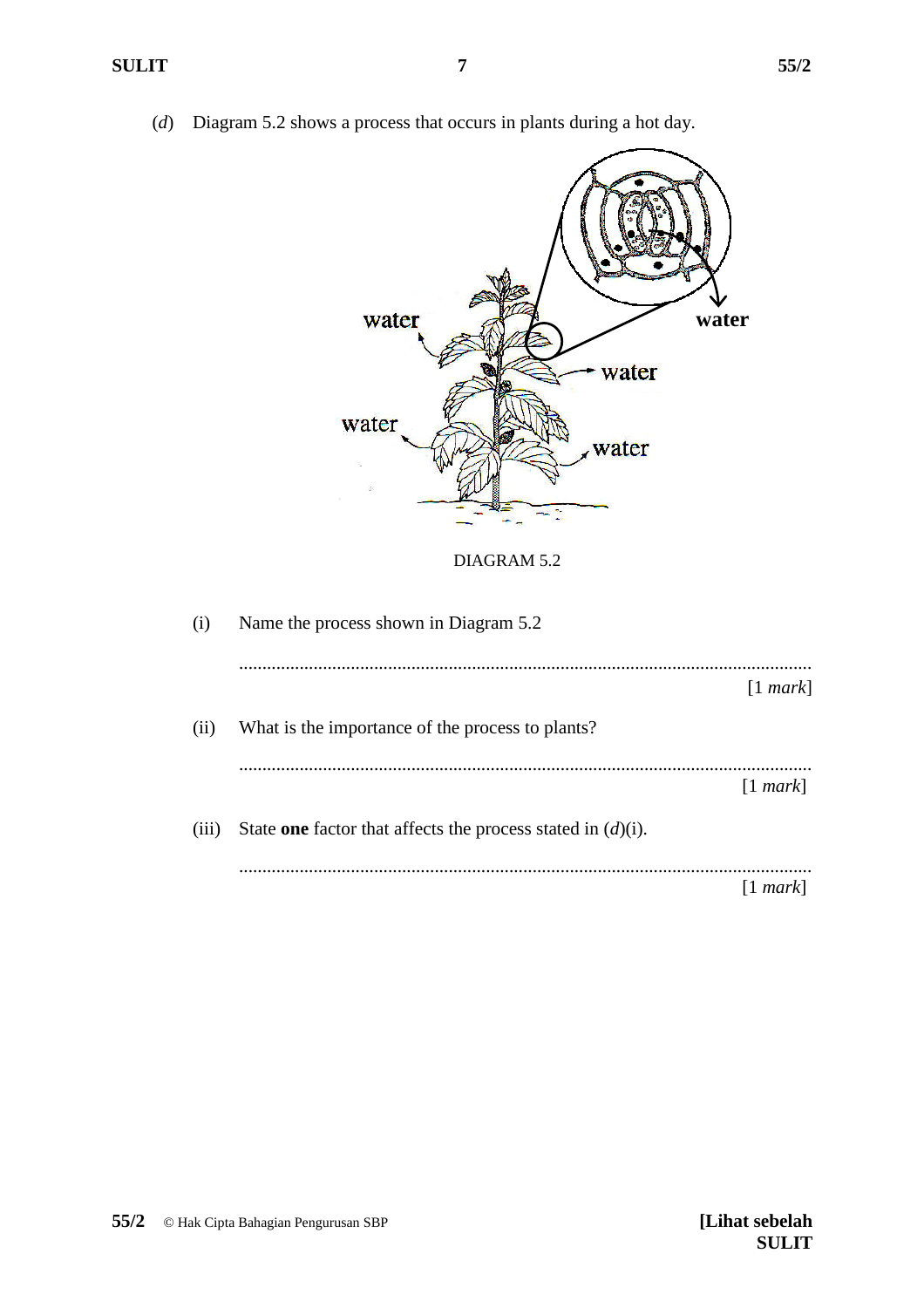6 Diagram 4 shows the human growth curve.

![](_page_7_Figure_4.jpeg)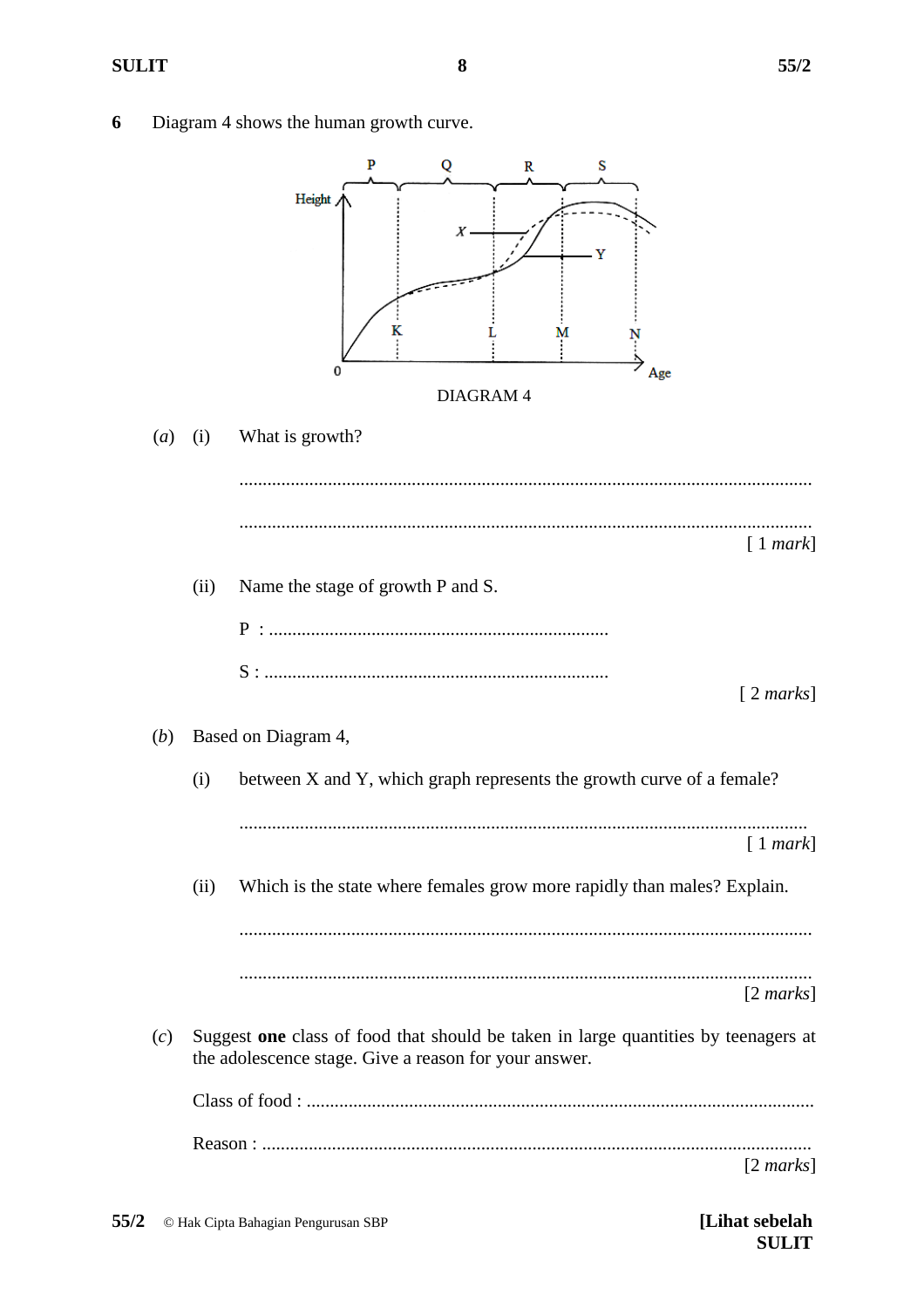## **Section B**

## [20 *marks*]

### *Answer* **all** *questions.*

**7** Diagram 7 shows four different electric circuits.

![](_page_8_Figure_7.jpeg)

(*a*) **Observe** the circuit in Diagram 7. State the type of electrical circuit for P, Q, R and S.

| $(i)$ $P$ |  | $\mathcal{L} = \{1, 2, \ldots, 2, \ldots, 2, \ldots, 2, \ldots, 2, \ldots, 2, \ldots, 2, \ldots, 2, \ldots, 2, \ldots, 2, \ldots, 2, \ldots, 2, \ldots, 2, \ldots, 2, \ldots, 2, \ldots, 2, \ldots, 2, \ldots, 2, \ldots, 2, \ldots, 2, \ldots, 2, \ldots, 2, \ldots, 2, \ldots, 2, \ldots, 2, \ldots, 2, \ldots, 2, \ldots, 2, \ldots, 2, \ldots, 2, \ldots$ |
|-----------|--|---------------------------------------------------------------------------------------------------------------------------------------------------------------------------------------------------------------------------------------------------------------------------------------------------------------------------------------------------------------|
| (ii) Q    |  |                                                                                                                                                                                                                                                                                                                                                               |
| $(iii)$ R |  |                                                                                                                                                                                                                                                                                                                                                               |
|           |  |                                                                                                                                                                                                                                                                                                                                                               |
|           |  | [4 marks]                                                                                                                                                                                                                                                                                                                                                     |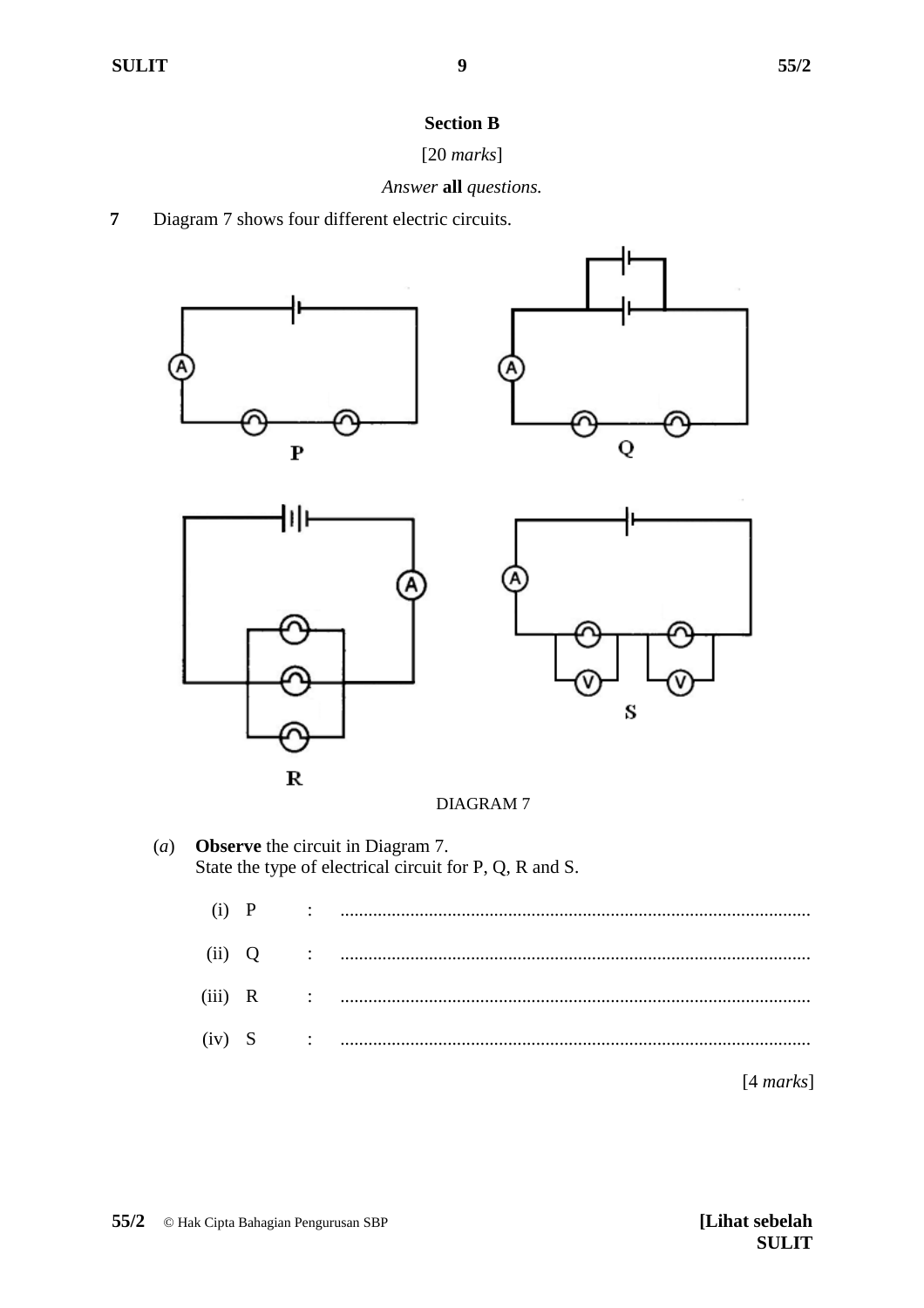(*b*) Classify the circuit in Diagram 7 into two groups based on their **common characteristics**. Write the **letter P, Q, R** and **S** of the circuit belonging to each group.

![](_page_9_Figure_3.jpeg)

[4 *marks*]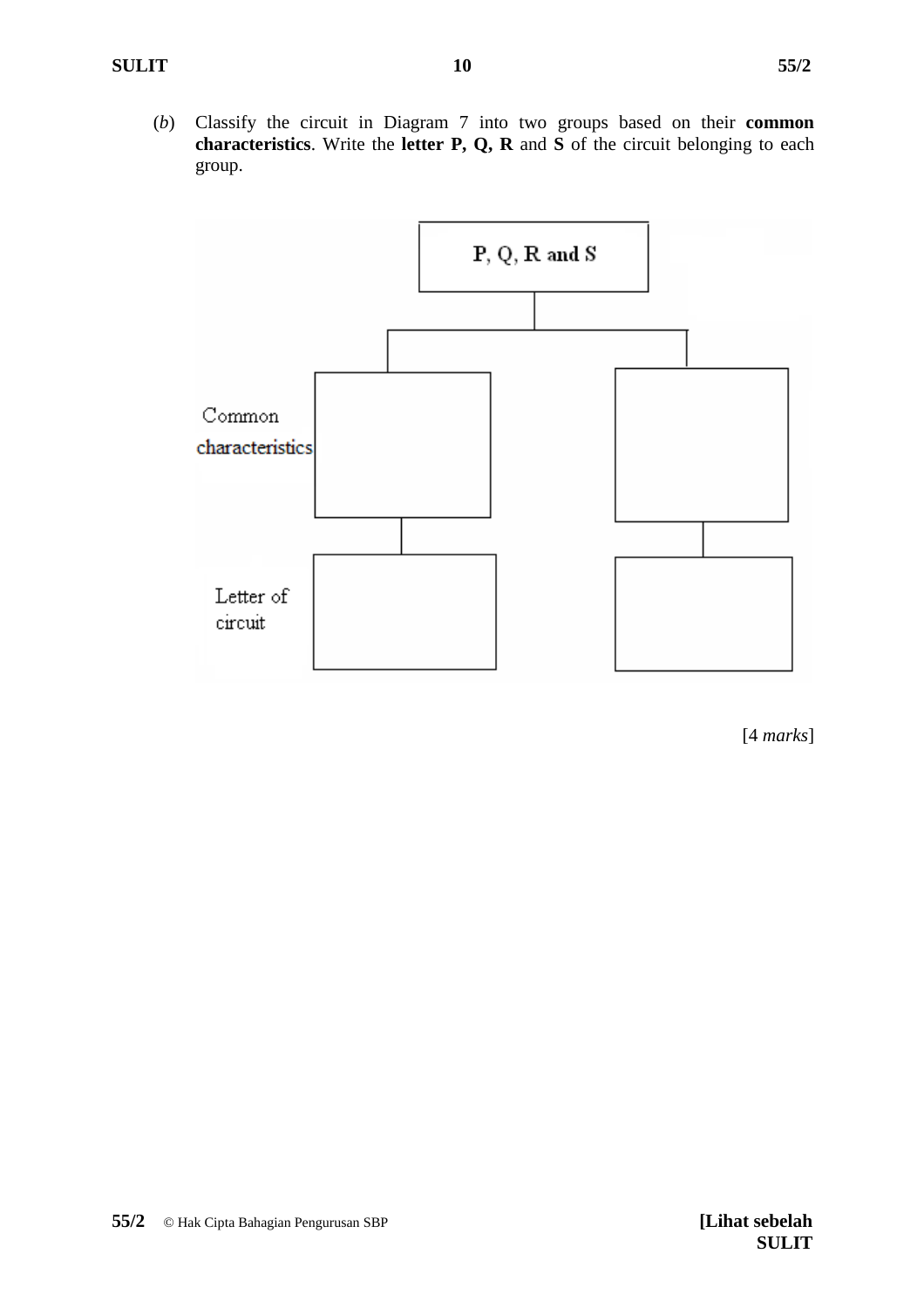8. Diagram 8.1 shows the apparatus set-up and the initial reading of the pointer in an experiment.

![](_page_10_Figure_3.jpeg)

![](_page_10_Figure_4.jpeg)

The experiment is carried out in the following way:

Step 1: The initial position of the pointer is recorded.

- Step 2: A 100g load is put on the scale pan and the new position of the pointer is recorded.
- Step 3: The 100g load is removed and the first two steps are repeated with 200g, 300g, 400g and 500g loads.
- (*a*) Based on Diagram 8.1, record the initial reading of the pointer.

………………………… cm

[1 *mark*]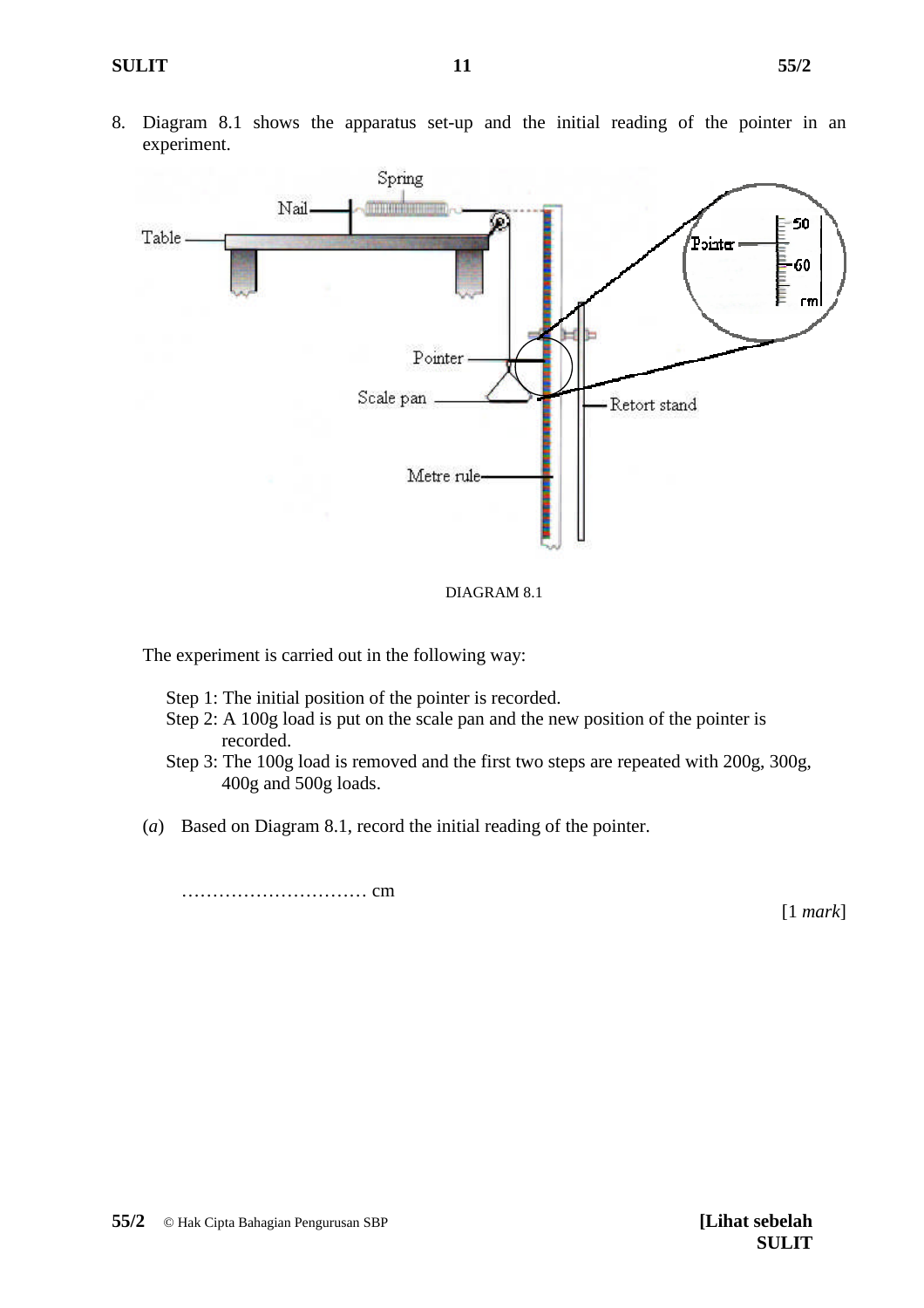(*b*) Table 8.1 shows the results of this experiment.

| Mass of load $/g$    | 100 | 200 | 300 | 400 | 500 |
|----------------------|-----|-----|-----|-----|-----|
| Pointer position /cm |     | 59  |     |     |     |

|       | Table 8.1                                        |  |  |  |  |  |  |  |  |  |
|-------|--------------------------------------------------|--|--|--|--|--|--|--|--|--|
|       | State the variables involved in this experiment. |  |  |  |  |  |  |  |  |  |
| (i)   | Manipulated variable                             |  |  |  |  |  |  |  |  |  |
|       |                                                  |  |  |  |  |  |  |  |  |  |
| (ii)  | Responding variable                              |  |  |  |  |  |  |  |  |  |
|       |                                                  |  |  |  |  |  |  |  |  |  |
| (iii) | Constant variable                                |  |  |  |  |  |  |  |  |  |
|       |                                                  |  |  |  |  |  |  |  |  |  |
|       | [3 marks]                                        |  |  |  |  |  |  |  |  |  |

(*c*) Complete Table 8.2 by calculating the force and the extension produced.  $(1kg = 10N)$ 

| Mass of load $/g$ | Force /N | <b>Extension of spring/cm</b> |
|-------------------|----------|-------------------------------|
| 100               |          |                               |
| 200               |          |                               |
| 300               |          |                               |
| 400               |          |                               |
| 500               |          |                               |

Table 8.2

[3 *marks*]

**55/2** © Hak Cipta Bahagian Pengurusan SBP **[Lihat sebelah**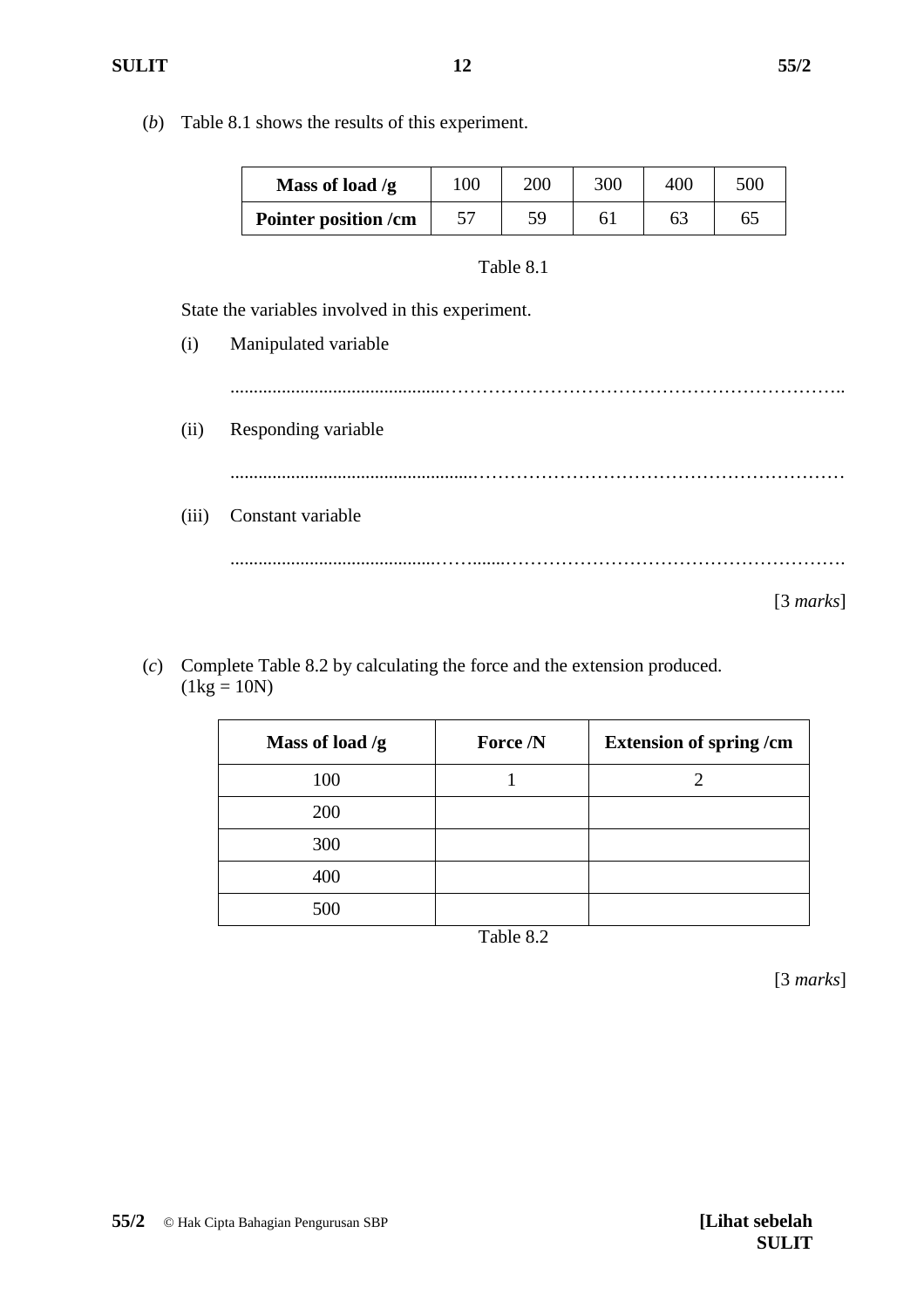[2 *marks*]

(d) For this part of the question, use the graph paper provided on page 14. Based on Table 8.2, draw a graph of extension of spring against force.

**13**

(*e*) Based on the graph drawn in **8**(*d*), (i) predict the extension of spring when a load of 450g is added to the scale pan. ..................................... cm [1 *mark*] (ii) state the relationship between the extension of spring and the force exerted on it. .................................................................................................................................... .................................................................................................................................... [1 *mark*] (*f*) What can you deduce about the meaning of **extension of spring**? ………………………………………………………………………………….................. [1 *mark*]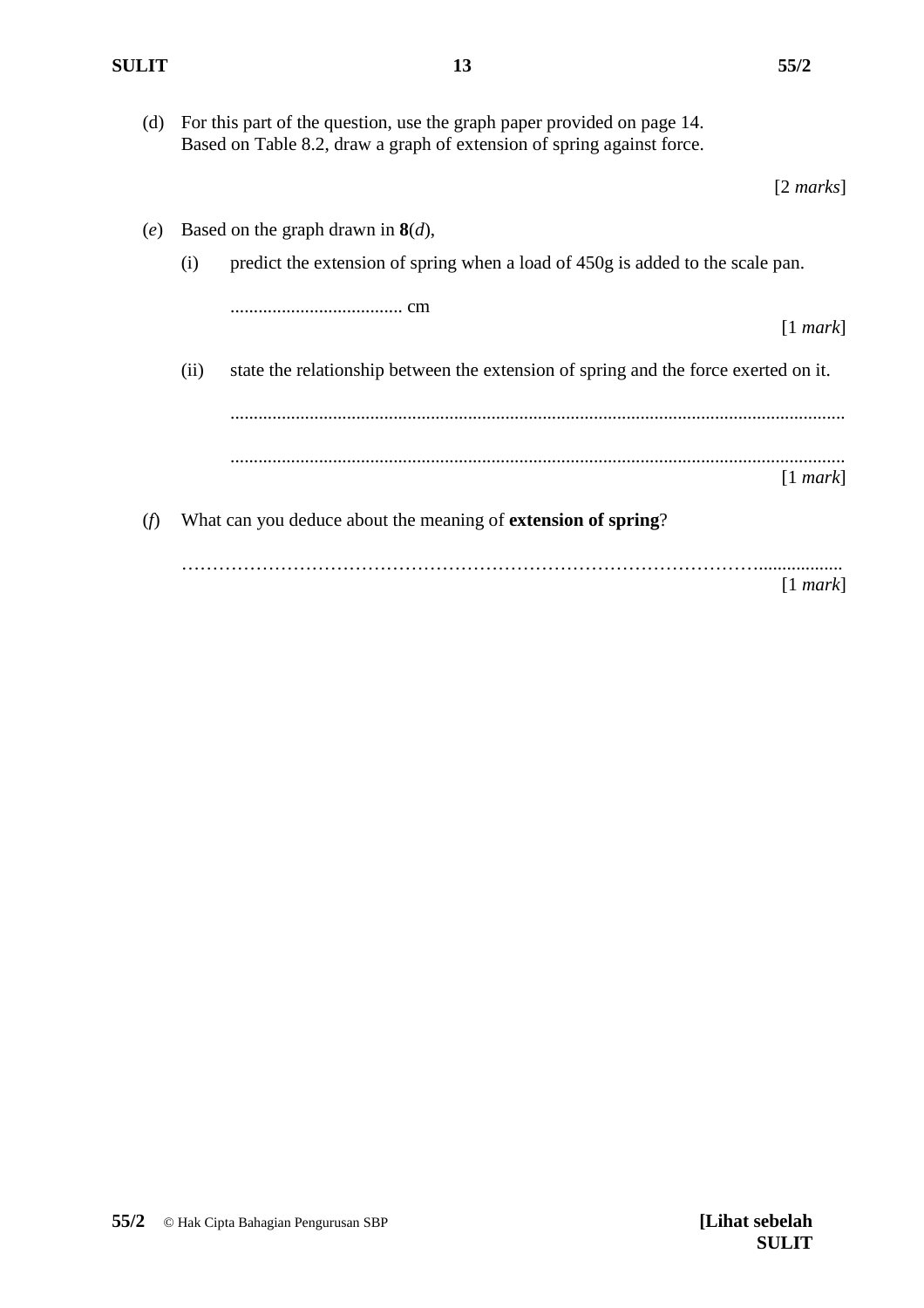**14**

**Graph for Question 8 (***d***)**

![](_page_13_Figure_4.jpeg)

**END OF QUESTION PAPER**